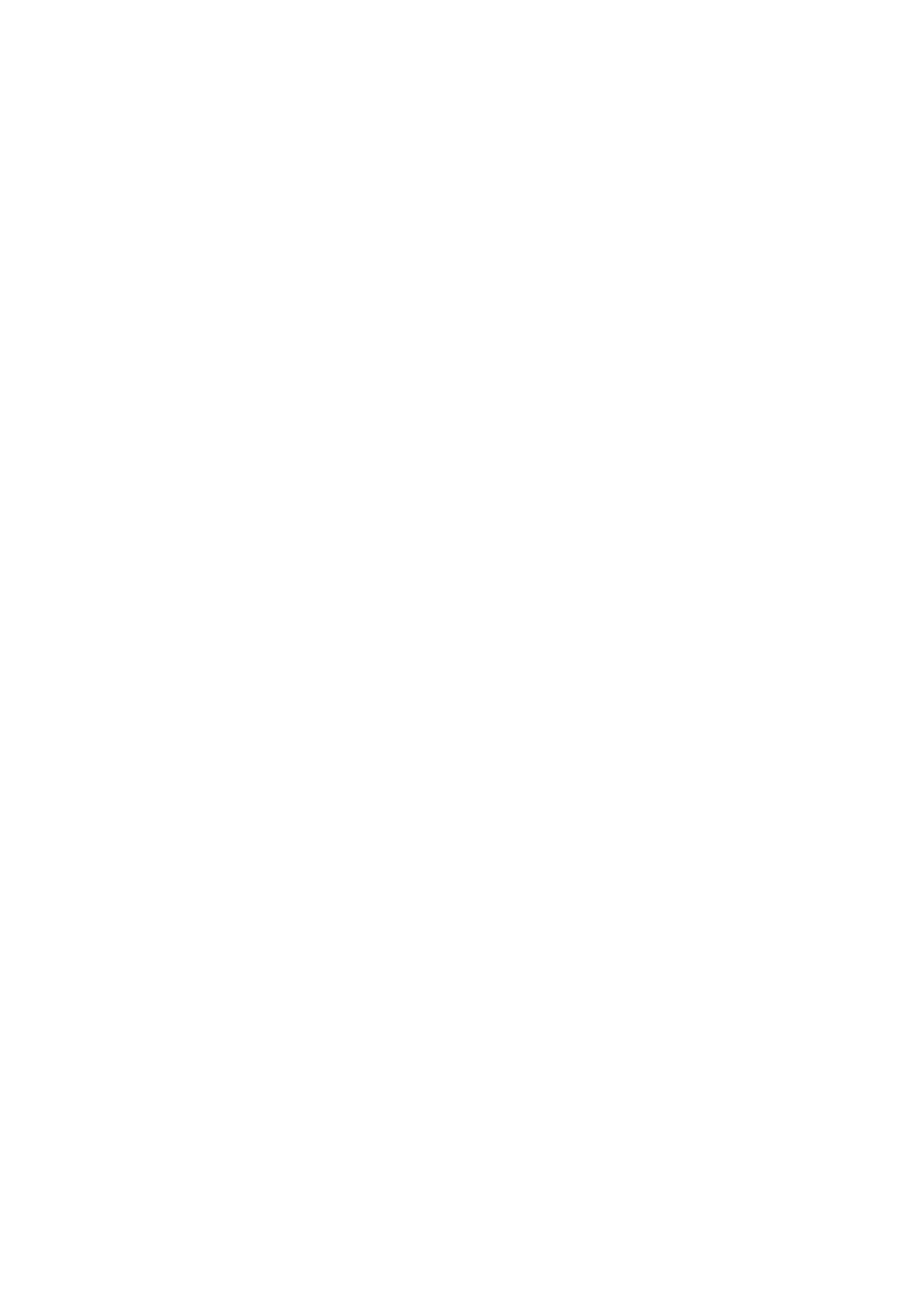# **LONDON MATHEMATICAL SOCIETY**

#### **MINUTES**

Of the Annual General Meeting of the Society held on 12 November 2021 at Goodenough College, London and via video conference

#### **1.0 WELCOME**

1.1 The President, Professor Jon Keating, welcomed attendees to the meeting, both in person and those joining via Zoom video conference.

#### **2.0 MINUTES OF THE GENERAL MEETING, 2 JULY 2021**

2.1 **The minutes of the General Meeting held 2 July 2021 were agreed as an accurate record.**

#### **3.0 REVIEW OF SOCIETY ACTIVITIES 2020-21**

3.1 Vice-President Professor Cathy Hobbs gave a presentation on the Society's activities in 2020-21. She reminded members of the charitable aims of the Society. The Society played an important role in the funding landscape. Its grants were smaller scale, higher volume and with a high application success rate. In 2020-21, the Society awarded more than £552k to support mathematics across its entire grant portfolio.

Today's AGM was being live streamed and was the Society's first major hybrid event.

De Morgan House and the Society's Conference Business had reopened when the removal of Covid restrictions allowed this, providing facilities supporting a wide range of organisations and again producing a revenue stream for the Society. The Society had commissioned an Energy Efficiency Audit of De Morgan House which made several recommendations on ways to improve efficiency. An Environmental Policy Statement had been adopted by Council to reinforce the Society's ongoing commitment to sustainability, setting out shorter and longer-term goals. Building on the lessons of the pandemic, it had become apparent that online meetings and remote working could be both effective and more environmentally friendly.

Following a formal tendering process the contract with Wiley to publish the five LMS-owned journals and *Mathematika* was renewed for a second 5-year term. There will be a reduced income to the Society through publishing as a result of changes in the market, including the drive towards Open Access. During the year 2,429 papers were submitted to the LMS, with over 680 papers and 19,500 pages published by an international authorship in areas across mathematics. Around 20% of this content was published Open Access. 10 books had been published in the Society's *Lecture Notes* and *Student Texts* series.

In terms of connecting with the mathematical community, over the year six issues of the LMS Newsletter had benefited from 32 authors collectively contributing 33 items for the features section, 17 people contributing to reviews, and 6 PhD students contributing 'microtheses'. Monthly e-updates were sent to 65 LMS Representatives and all Members highlighting upcoming news, events and grant deadlines.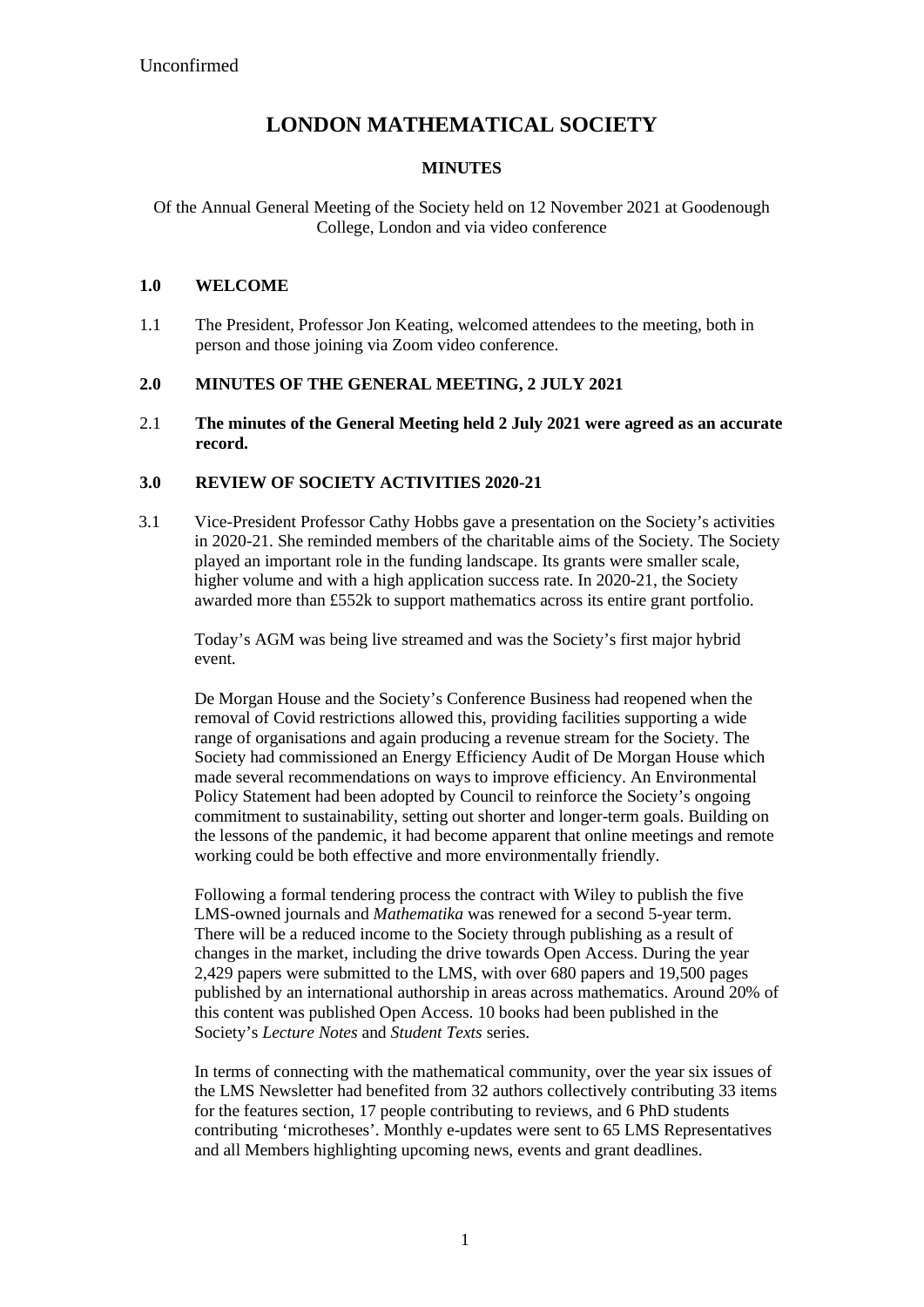Council agreed a new Communications Strategy and Operational Plan, with Communications now a standing item on key Committee agendas. The Society sought to identify and help address current concerns within the mathematics community, making several public statements on matters of concern during the year. The Society helped found the 'Protect Pure Maths' campaign with aims that include increasing public understanding of the value of pure mathematics, calling for greater investment in teaching and research of mathematics at every stage of education and protecting pure maths departments from further significant cuts and preventing any more departments from closing.

During 2020-21 the Society continued to promote its Equality Diversity and Inclusion activities including a major new initiative, Levelling Up: Mathematics. Thanks to a generous donation from Dr Tony Hill, a pilot scheme was launched providing online tutoring for A-Level Mathematics students from under-represented backgrounds. For the second year the LMS helped to organise the Black Heroes of Mathematics event in collaboration with the British Society for the History of Mathematics, the International Centre for Mathematical Sciences, the Institute of Mathematics and its Applications, the Isaac Newton Institute and the Mathematical Association. Thanks to the continued generous donation from the Lieber Foundation the Society was able to award four Emmy Noether Fellowships to assist researchers with caring responsibilities.

In 2020-21 the Society received several gifts of historical significance. AEL Davies bequeathed to the Society a copy of the rare book of astronomical tables *Urania Propitia* by Maria Cunitz, published in 1650 and with fewer than 25 physical copies known to exist. The Bank of England presented the Society with one of the new Turing bank notes. The low serial number was in reference to Turing's seminal paper published in *Proceedings of the London Mathematical Society*.

For the first time the Society was piloting a new approach to presenting its annual activities. In the interests of sustainability, and in hope of widening the audience for our Annual Review, it would be available through a microsite on the Society's website. No printed Annual Review has been produced for 2020-21.

#### **4.0 REPORT OF THE TREASURER**

4.1 The Treasurer, Professor Simon Salamon, gave a presentation on the Society's finances and related matters in 2020-21. He provided an overview of the Society's total income, expenditure and assets and the response to the Covid pandemic.

There were several impacts of the global pandemic on the Society: a reduction in grant applications, and postponement/cancellation of some activities, a big dip in the value of investments in 2020, but which were now recovering strongly, and a complete loss of income from conferences at De Morgan House until July 2021. The impact on income from commercial rents remained to be seen.

The Society's response to these impacts included an emergency reserve fund created with spending on extra Early Career Fellowships, more Scheme 3 grants for online lecture series and new 'Research Reboot' grants.

As noted earlier by Vice-President Hobbs, a new 5-year contract for core journals had been signed with Wiley, to start from 1 January 2022. Changes in journal models to accommodate Open Access will result in a drop in the Society's publications income from around £1.7m a year to around £1.2m a year.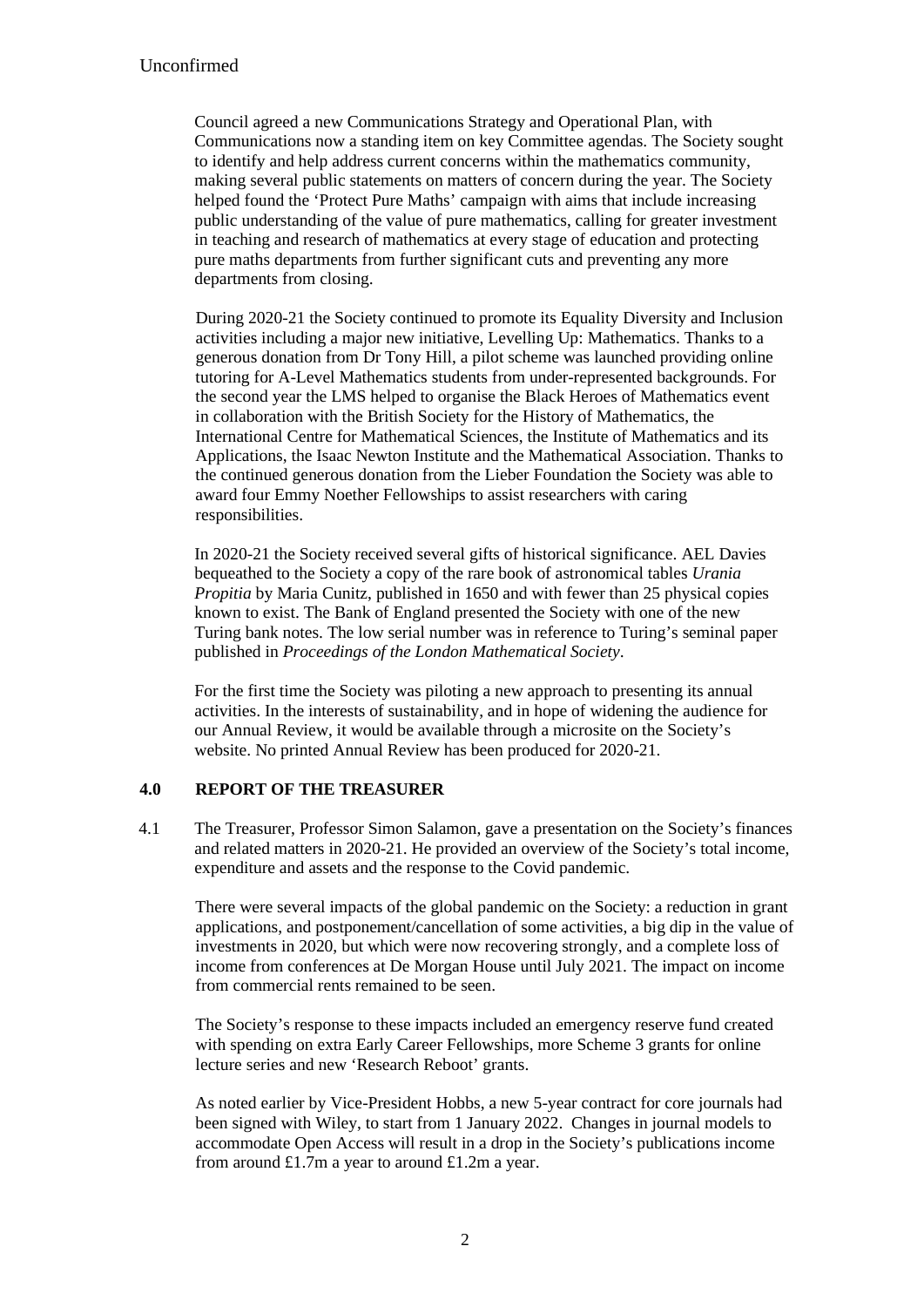Two special Council 'retreat' sessions were held in April and May 2021 to put the Society's finances on a sustainable footing in light of this reduction in income. It was agreed to set priorities based on alignment with our charitable objectives and impact, set overall reductions and leaving individual committees to decide the detail of the savings. Council had decided to set up a one-year 'Covid catch-up fund' for cancelled/postponed activities and a three-year 'Mitigation fund' to smooth the transition to the new budgetary environment.

Around 3,100 mathematicians and mathematical students were members of the Society. The LMS Reps network continued to be developed and it was a very important link in communicating with members. A successful LMS Reps' day was held online in 2021. Two new reciprocity agreements were set up in 2020-21, with the Indonesian Mathematical Society and the Allahabad Mathematical Society.

The Society's main assets were held by investment managers Cazenove. The Society had invested in Cazenove Capital's Charity Multi-Asset Fund (CMAF), designed for charities seeking to maintain real value of the capital while generating a sustainable income level. Cazenove's objective was to deliver a net return in excess of CPI+4%. It achieved 16.4% (net) in the year to July 2021 (exceeding the target 6.1%). The market value of the Society's CMAF was £12.7m on 10 November 2021 (it was £10.9m in July 2020), with the LMS drawing down 3.5% of the market value smoothed over 2 years.

For the investment portfolio in the future, Council decided in October to move 20% from Cazenove's CMAF to its Responsible Multi-Asset Fund (RMAF). This has a higher Environmental, Social and Governance (ESG) rating, with no investment in fossil fuels, alcohol, tobacco, gambling etc, but has the same long-term target return objective. Council was drawing up a plan to continue to shift its investments in this way, in accordance with the recently adopted LMS Environmental Policy Statement. Over 1/3 of the Society's investment portfolio would be in the RMAF by the end of 2021.

The Society's property portfolio had two strands: firstly De Morgan House, which offers office space for staff and commercial lettings (there are currently some vacancies). For conference room business, bookings were picking up. Secondly, the Society owned residential flats for investment and letting. Income from these flats during 2020-21 was about £136k (a yield of around 4.1%).

The Treasurer concluded by reporting that Covid had inevitably reduced the Society's activity to an extent, but the LMS had maintained its core work. The Society's finances were in a strong position, with a budget that should protect us for the next 5 years, but with a need to plan for decreasing publications income after that. Investments had recovered, but caution was needed with rising inflation and potential market volatility.

## **5.0 RESOLUTIONS**

5.1 The President introduced the part of the meeting in which Society members would be asked to vote on two items of business.

*i) Adoption of the Trustees' Report, including the year-end accounts for 2020-21*

Copies of the Trustees' Annual Report and Accounts 2020-21 had been circulated in advance to all members. The President recommended on behalf of Council the adoption of the Annual Report and Accounts and asked members if they were in agreement.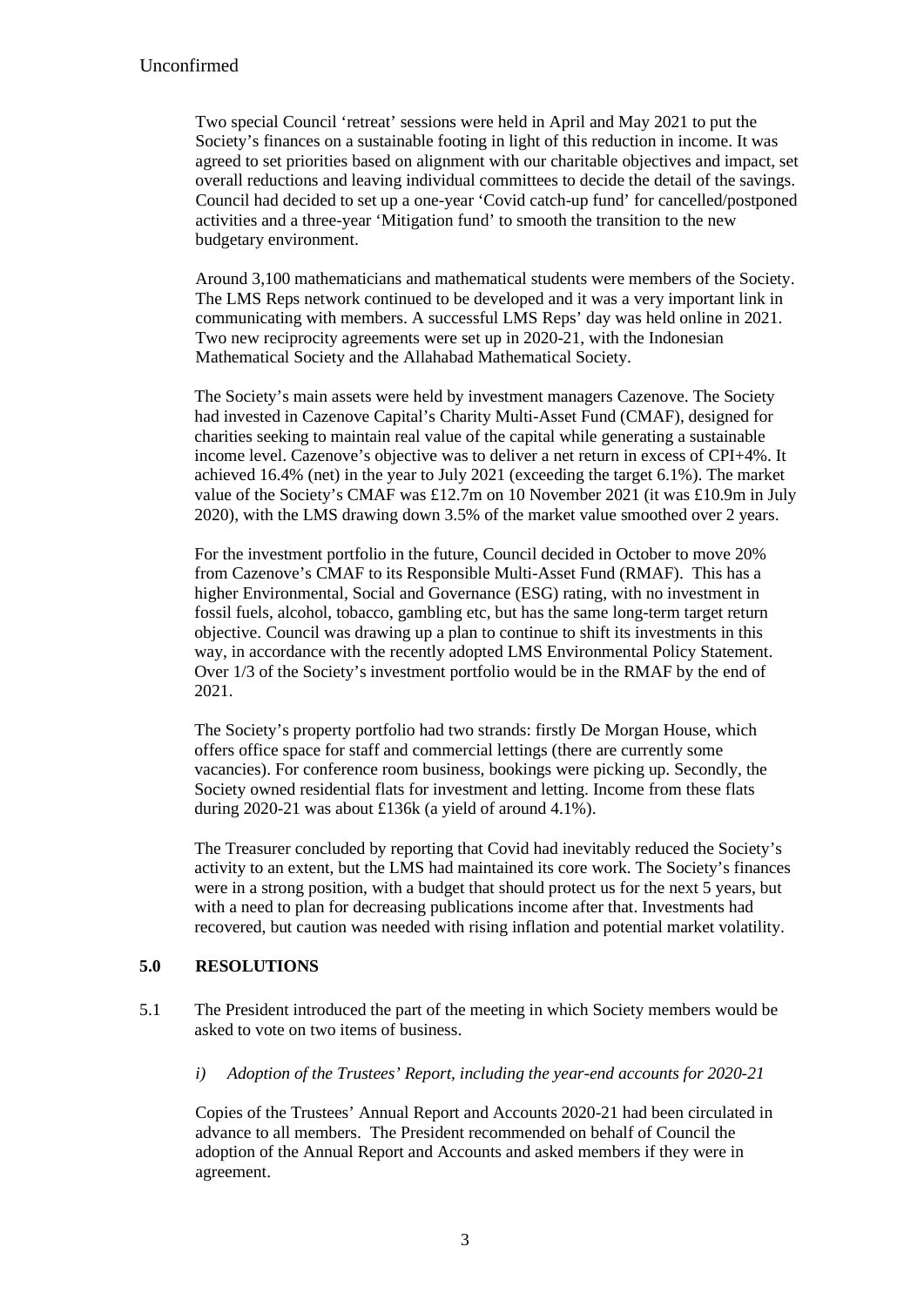# **The resolution required a simple majority to be passed and was passed.**

*ii) Appointment of Auditors* 

Council proposed that Moore Kingston Smith be appointed as the Society's Auditors for the current year, 2021-22. The President recommended on behalf of Council the approval of the reappointment of Moore Kingston Smith and asked members if they were in agreement.

**The resolution required a simple majority to be passed and was passed.**

## **6.0 PRESENTATION OF CERTIFICATES TO LMS PRIZE WINNERS FOR 2021**

6.1 The President, on Council's behalf, presented certificates to the following 2021 prizewinners:

| Pólya Prize:                  | Professor Ehud Hrushovski |
|-------------------------------|---------------------------|
| Naylor Prize and Lectureship: | Professor Endre Süli      |
| <b>Anne Bennett Prize:</b>    | Dr Viveka Erlandsson      |
| Whitehead Prize:              | Dr Michael Magee          |

- 6.2 The winner of the Senior Whitehead Prize, Professor Tara Brendle, the winner of the Berwick Prize, Dr Ailsa Keating, and the winners of Whitehead Prizes, Dr Jonathan Evans, Professor Patrick Farrell, Dr Agelos Georgakopoulos, Dr Aretha Teckentrup and Professor Stuart White, were unable to collect their certificates at the meeting.
- 6.3 The President announced that the Society and the Institute of Mathematics and its Applications had jointly awarded the David Crighton Medal to Professor Caroline Series. The David Crighton Medal would be presented to Caroline Series at a joint ceremony in 2022.
- 6.4 The President announced that the Society and the British Society for the History of Mathematics had jointly awarded the Hirst Prize and Lectureship to Professor Karine Chemla. The Prize would be awarded at the Hirst Lecture in 2022.

## **7.0 NOMINATIONS TO MEMBERSHIP**

7.1 The members **agreed to the election of 322 new members** of the Society.

#### **8.0 ADMISSIONS TO THE SOCIETY**

7.1 At each Society meeting, members of the London Mathematical Society are invited to sign the Members' Book, if they had not already done so. The Members' Book dates from 1865 when the Society was founded and contains signatures of members throughout the years, including G. H. Hardy, Poincarė, Felix Klein, James Clerk Maxwell, Mary Cartwright and R. A. Fisher. Any members present who had not yet signed the book were invited to come forward to do so.

#### **9.0 PROSPECTIVE MEMBERS**

9.1 The President invited any non-members in attendance who wished to join the Society to speak to the Membership and Grants Manager or to visit the Society's website: www.lms.ac.uk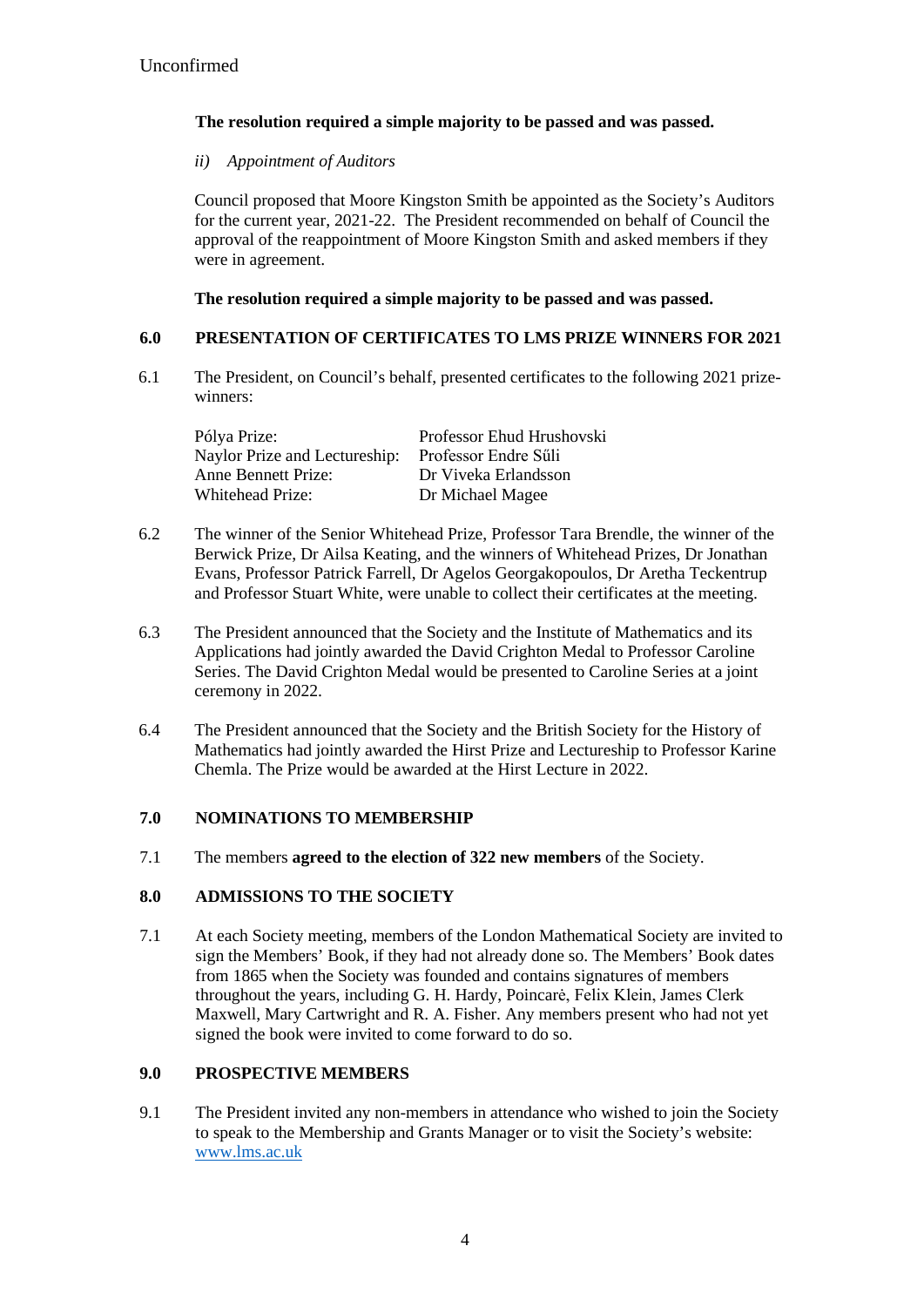### **10.0 RECORD OF PROCEEDINGS OF PREVIOUS MEETINGS**

- 10.1 The President reported that Records of the Proceedings of the following Society Meetings held in person in 2019 and 2020 had been published in the LMS *Newsletter*:
	- 1. LMS Annual General Meeting 2019, Goodenough College, 29 November 2019.
	- 2. LMS South West & South Wales Regional Meeting: *Interactions between Geometry, Dynamics and Group Theory*, University of Bristol, 15 January 2020.

With the agreement of members, the President signed these as a correct record.

The President reported that due to time constraints at the meeting, the Records of Proceedings of subsequent Society Meetings in 2020 and 2021, which were held online, would be signed at future in-person Society Meetings.

#### **11.0 DONATIONS TO THE SOCIETY**

11.1 The President reported that in the past the Society had benefitted from donations from many individuals, notably Lord Rayleigh, G. H. Hardy and S. Verblunsky. Members and non-members can now donate to the Society via the 'donate' button on the website. In particular, the De Morgan Donations were a way for anyone able to make a donation of £1,865 to the Society to do so and become one of the De Morgan Friends. The President invited attendees to see the Society's website for details.

#### **12.0 JENS MARKLOF (UNIVERSITY OF BRISTOL)**

12.1 Professor Jens Marklof gave a lecture on *"Random Lattices".*

## **13.0 ELECTION RESULTS**

13.1 Scrutineer Professor Charles Goldie announced the results of the Council and Nominating Committee elections for 2021 as follows:

**COUNCIL** 

President: Professor Ulrike Tillmann Vice-Presidents: Professor Iain Gordon, Professor Catherine Hobbs Treasurer: Professor Simon Salamon General Secretary: Professor Robb McDonald Publications Secretary: Professor Niall MacKay Programme Secretary: Professor Chris Parker Education Secretary: Dr Kevin Houston Member-at-Large (Women and Diversity): Professor Sara Lombardo Members-at-Large of Council: Professor Elaine Crooks, Professor Andrew Dancer, Dr Jessica Enright, Dr Frank Neumann, Dr Rachel Newton, Professor Brita Nucinkis

NOMINATING COMMITTEE Dr Nira Chamberlain and Professor Philip Maini

13.2 It was noted that the continuing Members-at-Large elected in 2020 were: Professor Peter Ashwin, Professor Anne-Christine Davis, Professor Minhyong Kim, Professor Niall MacKay (now elected Publications Secretary), Professor Anne Taormina and Dr Amanda Turner.